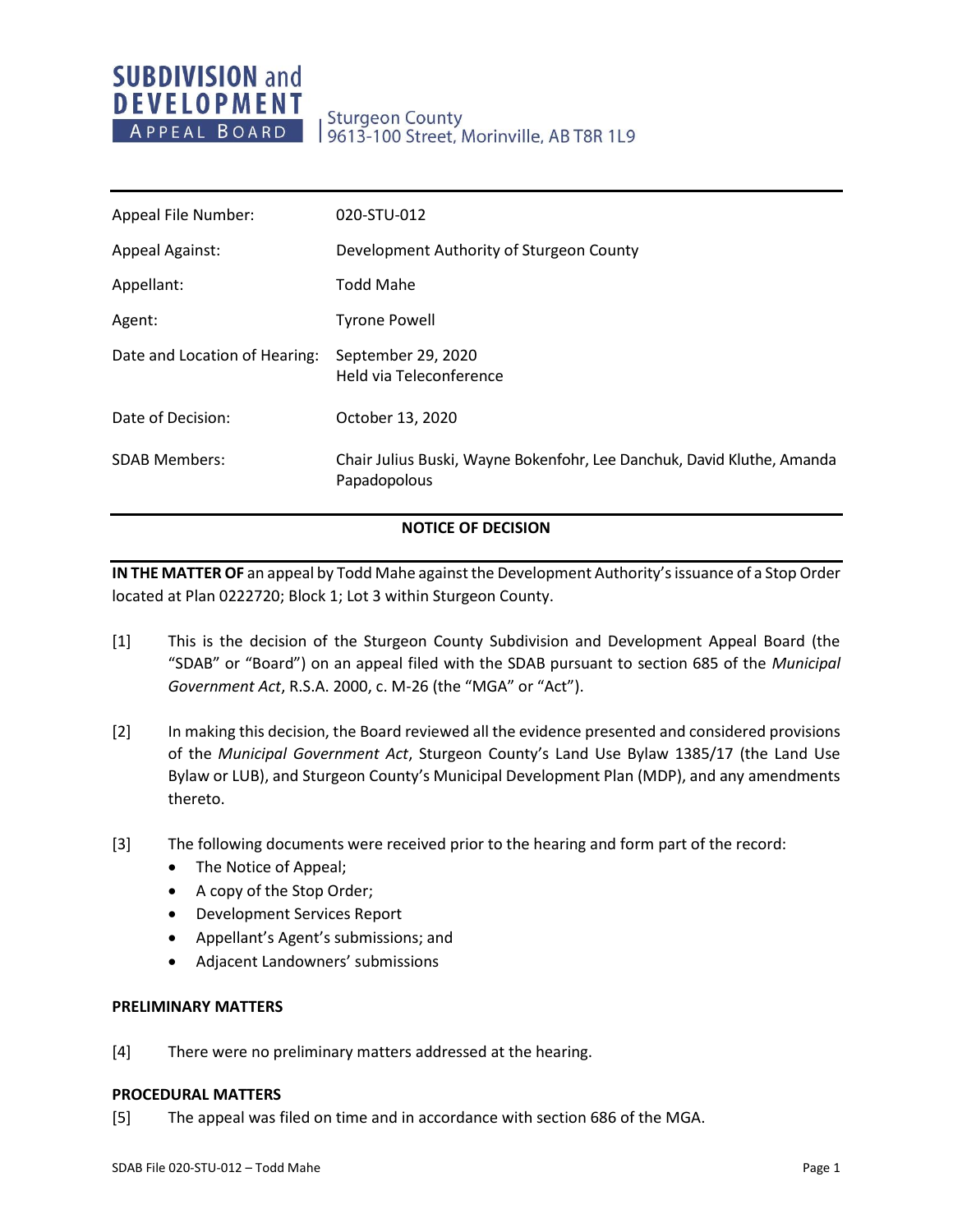- [6] There were no objections to the proposed hearing process as outlined by the Chair. The Appellant's Agent agreed to proceed with the hearing via videoconference as permitted by the Meeting Procedures (COVID-19) Suppression Regulation.
- [7] There were no objections to the composition of the Board hearing the appeal.
- [8] The Board is satisfied that it has jurisdiction to deal with this matter.

#### **ISSUE**

- [9] The Appellant raised the following grounds of appeal:
	- Denies that a permit is required to store and work on equipment on my property.

#### **RECOMMENDATION OF THE DEVELOPMENT AUTHORITY**

Craig Walker, representative for the Development Authority, provided a presentation which outlined the Development Authority's issuance of the Stop Order:

- [10] Section 2.1.1 of the County's Land Use Bylaw No. 1385/17, states: Except as otherwise provided in this Bylaw or in the *Municipal Government Act*: a) no development shall be undertaken within the County unless a development permit has been issued; and b) no person shall carry out or continue a development except in accordance with the terms and
	- conditions of a development permit.
- [11] Section 1.6 of the Land Use Bylaw defines "development" as: (a) An excavation or stockpile and the creation of either of them, or

(b) A building, addition to a building, replacement or repair of a building and the construction or placing in, on, over or under land of any of them, or

(c) A change of use of land or a building or an act done in relation to land or a building that results in or is likely to result in a change in the use of the land or building, or

(d) A change in the intensity of use of land or a building or an act done in relation to land or a building that results in or is likely to result in a change in the intensity of use of the land or building.

[12] Section 2.3 of the Land Use Bylaw outlines a number of developments that do not require development permits provided that they are in conformance with the applicable regulations of the Land Use Bylaw and are carried out or performed in accordance with all other applicable legislation, regulations and bylaws. With the exception of sections  $2.3.1(g)$  and  $2.3.1(w)$ , related to shipping containers and recreational vehicles respectively, none of the exemptions provided for in section 16 of the Land Use Bylaw are relevant in this case.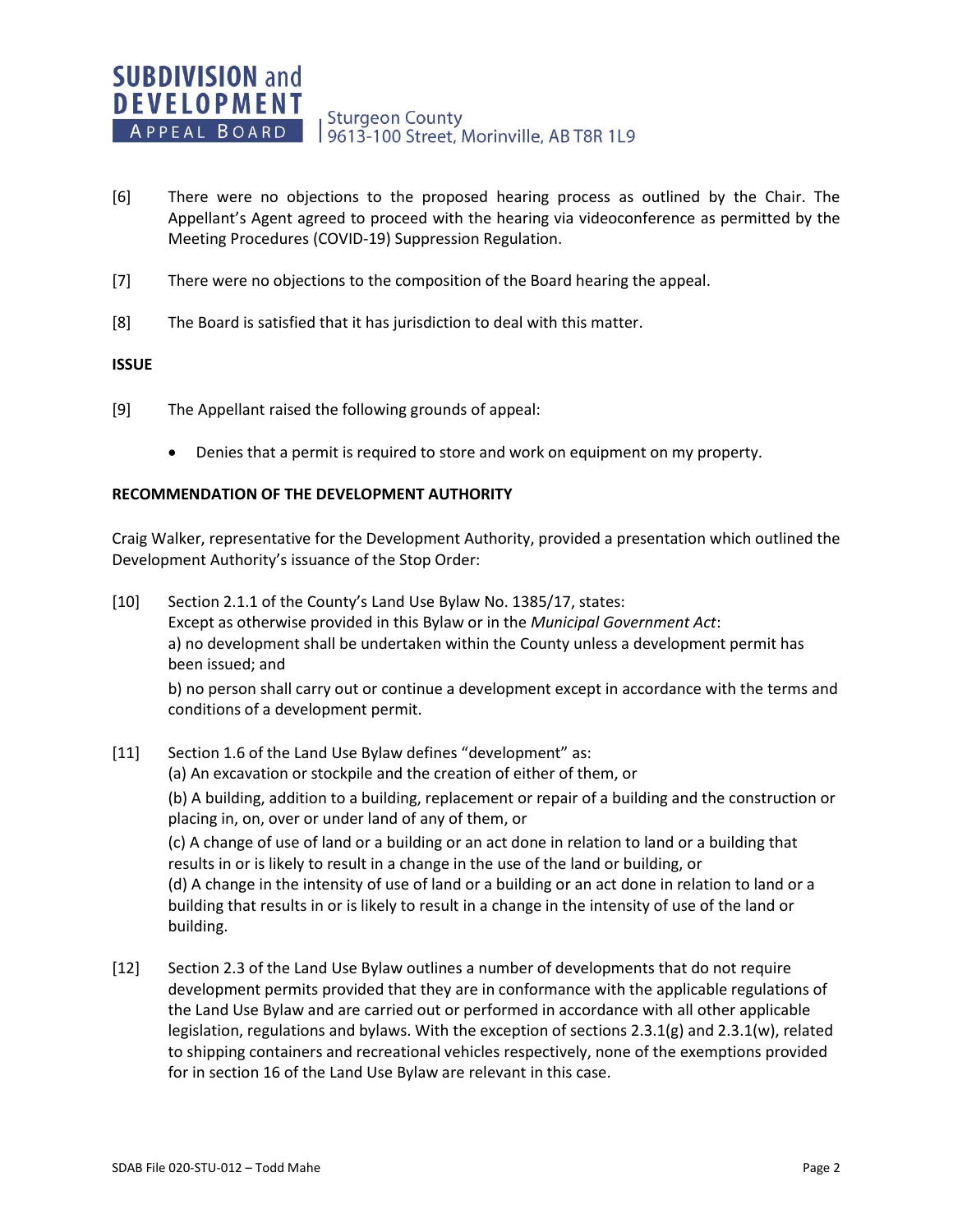#### **SUBDIVISION and DEVELOPMENT Sturgeon County** APPEAL BOARD 19613-100 Street, Morinville, AB T8R 1L9

[13] Section 645 of the *MGA* allows a Development Authority to direct a Stop Order to persons including those who are either the registered owner, the person in possession of the land or building, and/or the person responsible for the contravention of the *MGA* or the Land Use Bylaw to stop the development or use of the land or carry out any actions required by the Stop Order.

At present, the Lands do not comply with the Land Use Bylaw and include the following contraventions:

- [14] **Unauthorized developments exist on the lands**. Specifically, two modular trailers (ATCO trailers) have been placed on the lands and connected by flooring and roofing structures without a development permit. Further, there are two shipping containers present on the lands. Only one may exist on the property without a development permit being issued.
- [15] **An unauthorized business is being operated on the lands.** Based on the inspection completed by the County, there are a number of items present on the lands which confirm the operation of a business either working in the oil and gas industry or engaged in salvaging materials related to the oil and gas industry. The items include, but are not limited to, utility trailers both with and without additional equipment on them (fans, oilfield piping, equipment), tanker trailers, tanks that would hold water, oil or other materials, sand/gravel semi-trailers, a backhoe, a "Clean Harbors Energy and Industrial Services" GMC box truck, a GMC big rig truck, and a number of other vehicles, some of which include business markings (i.e. "TnT Production Testing Inc." and "Arctic Environmental Services"). The unauthorized business constitutes a development on the lands for which no development permit has been issued by the County. Alternatively, the presence of the above noted items constitutes outdoor storage under the Land Use Bylaw, which is neither a permitted nor discretionary use on the lands.
- [16] **An unauthorized residence is present within the shop.** The existing shop on the lands is being used in a manner inconsistent with the development. Development Permit D-185-2001 was issued on July 5, 2001 for a "farm shop building". At the time of the inspection, the second floor of the shop was being used for residential purposes. Such use is inconsistent with Development Permit D-185-2001.

# **SUMMARY OF APPLICANT/APPELLANT'S POSITION**

- [17] The Appellant does not dispute the validity of the Stop Order or whether it was issued correctly, but is requesting an extension of the deadlines imposed for a period of 9 to 12 months
- [18] The Applicant has made significant strides in cleaning the property. For example, vehicles have been removed and construction on the modular homes has ceased.
- [19] An auction broker has been contacted to pick up the gas and oil equipment. It is being stored temporarily on the site as it is expensive to place it elsewhere.
- [20] More time is requested to obtain the valid permits to complete the building. Mr. Mahe will not continue without valid authorization.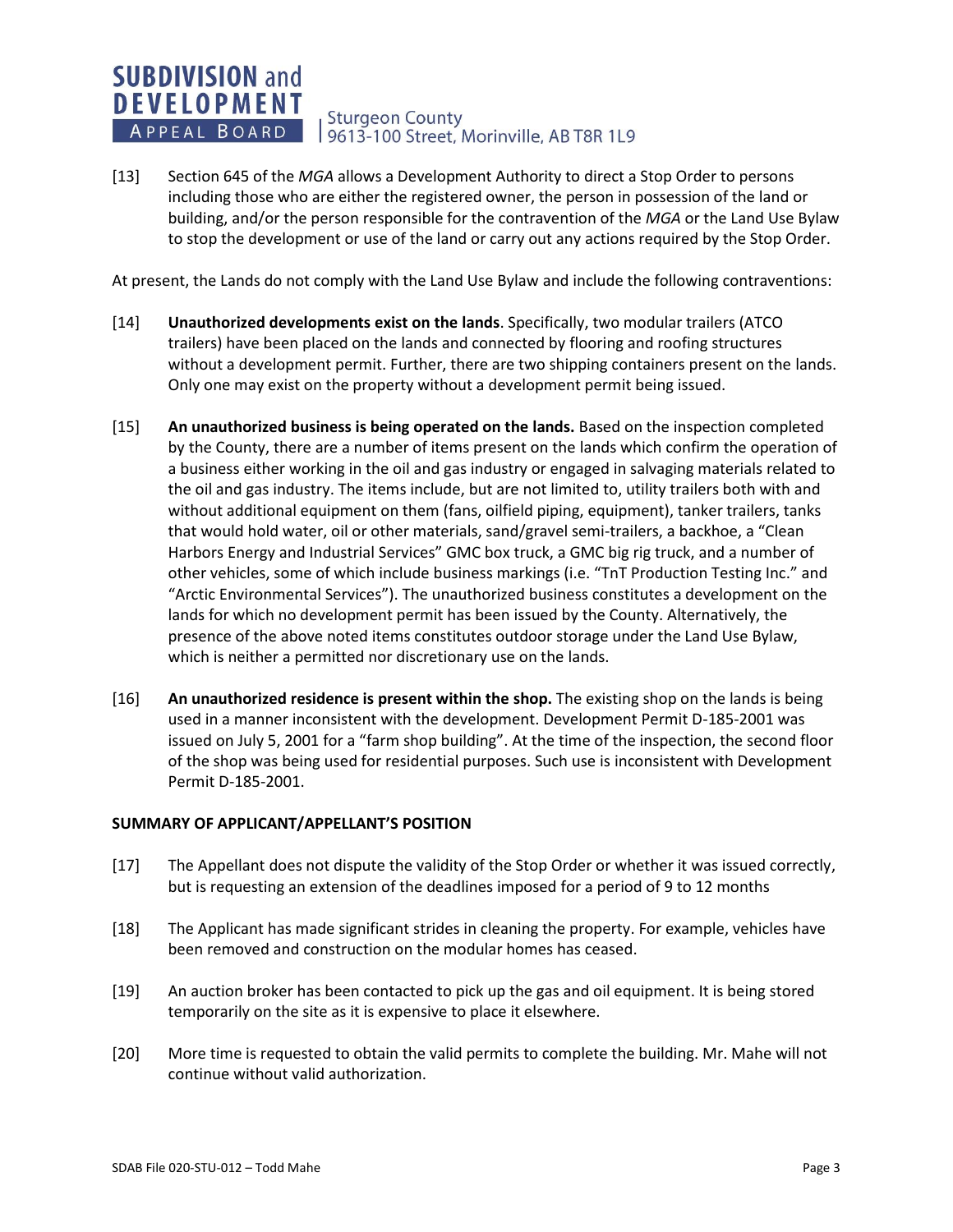

- [21] Trees will be planted around the yard to make it visually pleasing and not unsightly as mentioned by the neighbour.
- [22] All activity has stopped until the proper permits can be obtained, and if they cannot be obtained, Mr. Mahe will look at relocating somewhere more suitable to his current and future needs.

# **DECISION**

**[23] The Board UPHOLDS the Stop Order issued by the Development Authority on July 22, 2020 and AMENDS the Stop Order to set the deadlines to comply with conditions #2, 3, 4 and 5 to 4:00 p.m. on November 1, 2020.**

#### **REASONS FOR THE DECISION**

- [24] The Board finds that, although the MGA states that the Board has the authority to set aside a Stop Order, the SDAB's authority has been further defined by case law, and the Board's focus must be on whether or not the Stop Order was properly issued by the Development Authority in the first instance, and if so, whether the alleged contravention exists. The Board may uphold a Stop Order but exercise its discretion and give the recipient more time to comply with the terms of the order.
- [25] The Appellant's Agent did not dispute that the Stop Order was properly issued or that the development is in contravention of the Land Use Bylaw. Therefore, the Board finds that the Stop Order was properly applied and that, under Sturgeon County's Land Use Bylaw, a development permit is required.
- [26] Having determined that the Stop Order was properly applied and that a development permit is required, the Board considered the timelines prescribed in the Stop Order issued on July 22, 2020. The Board notes that the Development Authority has ordered the property owner to:
	- 1. Immediately cease construction and/or other work on the two modular trailers (ATCO) trailers;
	- 2. Remove the two modular trailers and all structures used to connect or stabilize them by 4:00 p.m. on November 1, 2020;
	- 3. Remove one of the shipping containers by 4:00 p.m. on November 1, 2020;
	- 4. Immediately cease operation of the unauthorized business and remove all associated equipment and vehicles, including all equipment, machinery or vehicles related to oilfield construction or service work, by 4:00 p.m. on September 1, 2020; and
	- 5. Immediately cease the use of the existing shop for residential purposes and remove any items related to the same, including items used for sleeping, cooking, and or/bathing, by 4:00 p.m. on September 1, 2020.
- [27] In extending the deadlines for the landowner to immediately cease operation of the unauthorized business and remove all associated equipment and vehicles, including all equipment, machinery or vehicles related to oilfield construction or service work, and immediately cease the use of the existing shop for residential purposes and remove any items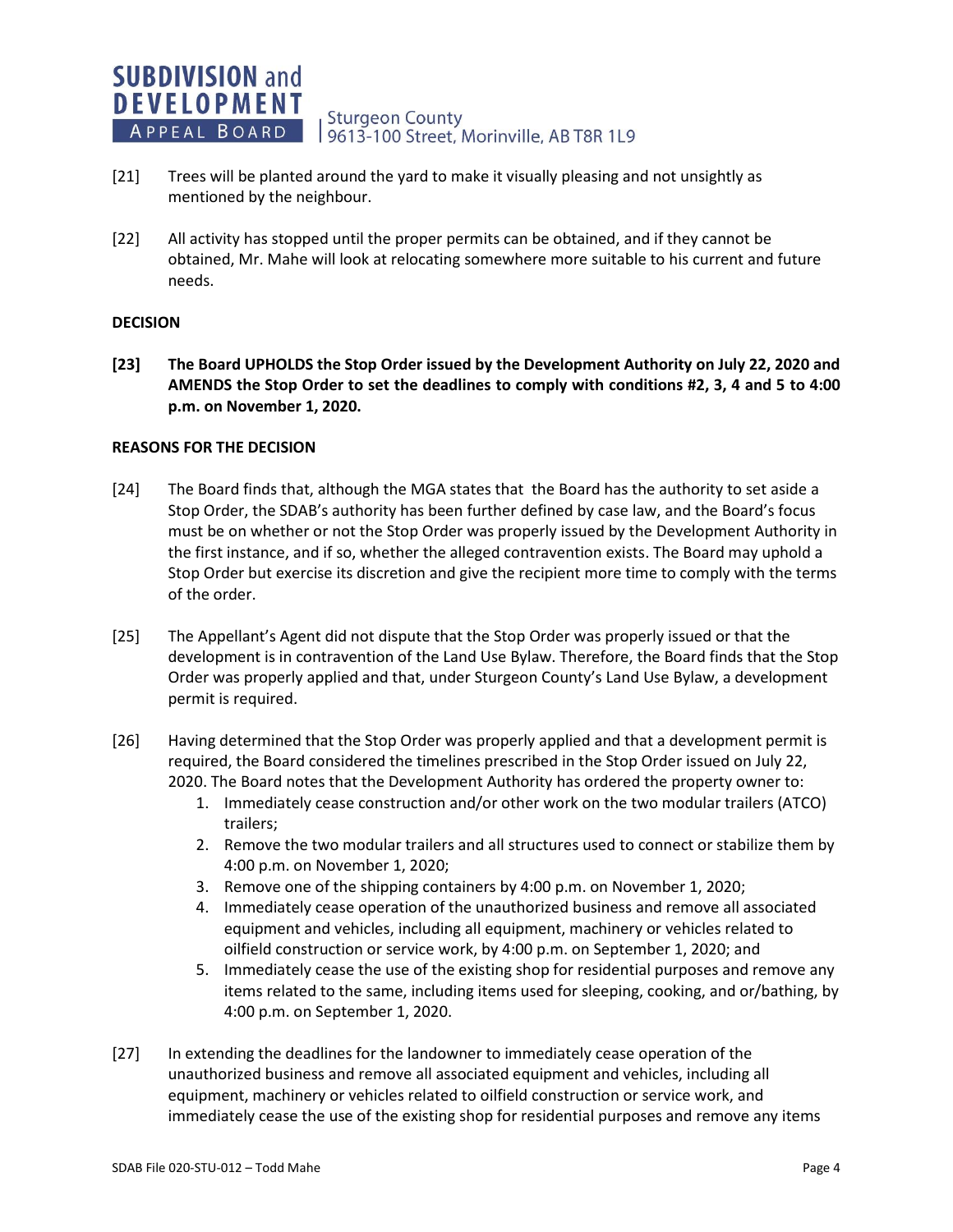#### **SUBDIVISION and DEVELOPMENT Sturgeon County** APPEAL BOARD 9613-100 Street, Morinville, AB T8R 1L9

related to the same, including items used for sleeping, cooking, and or/bathing from 4:00 p.m. on September 1, 2020 to 4:00 p.m. on November 1, 2020, the Board considered that, as of the day of the hearing, October 2, 2020, two of the deadlines occur in the past. Further, the Board considered the Appellant's efforts to improve the condition of the property, and extended the deadline by two months as the Board finds that such an extension is reasonable if the landowner continues to work at the pace described by his Agent at the hearing.

[28] For all of these reasons, the Board has decided to uphold the Stop Order issued by the Development Authority and set the deadline to comply with conditions #2, 3, 4 and 5 to November 1, 2020 at 4:00 p.m..

Dated at the Town of Morinville, in the Province of Alberta, this  $13^{Th}$  day of October, 2020.

SUBDIVISION AND DEVELOPMENT APPEAL BOARD Sturgeon County

\_\_\_\_\_\_\_\_\_\_\_\_\_\_\_\_\_\_\_\_\_\_\_\_\_\_\_\_\_\_\_\_\_\_\_\_\_\_\_\_

Kansh

Julius Buski, Chair

*Pursuant to Section 688(1)(a) of the Municipal Government Act (MGA), an appeal of a decision of the Subdivision and Development Appeal Board lies with the Alberta Court of Appeal on a matter of law or jurisdiction. In accordance with Section 688(2)(a), if a decision is being considered, an application for permission to appeal must be filed and served within 30 days after the issuance of the decision and, notice of the application for permission must be provided to the Subdivision and Development Appeal Board and in accordance with Section 688(2)(b), any other persons that the judge directs.*